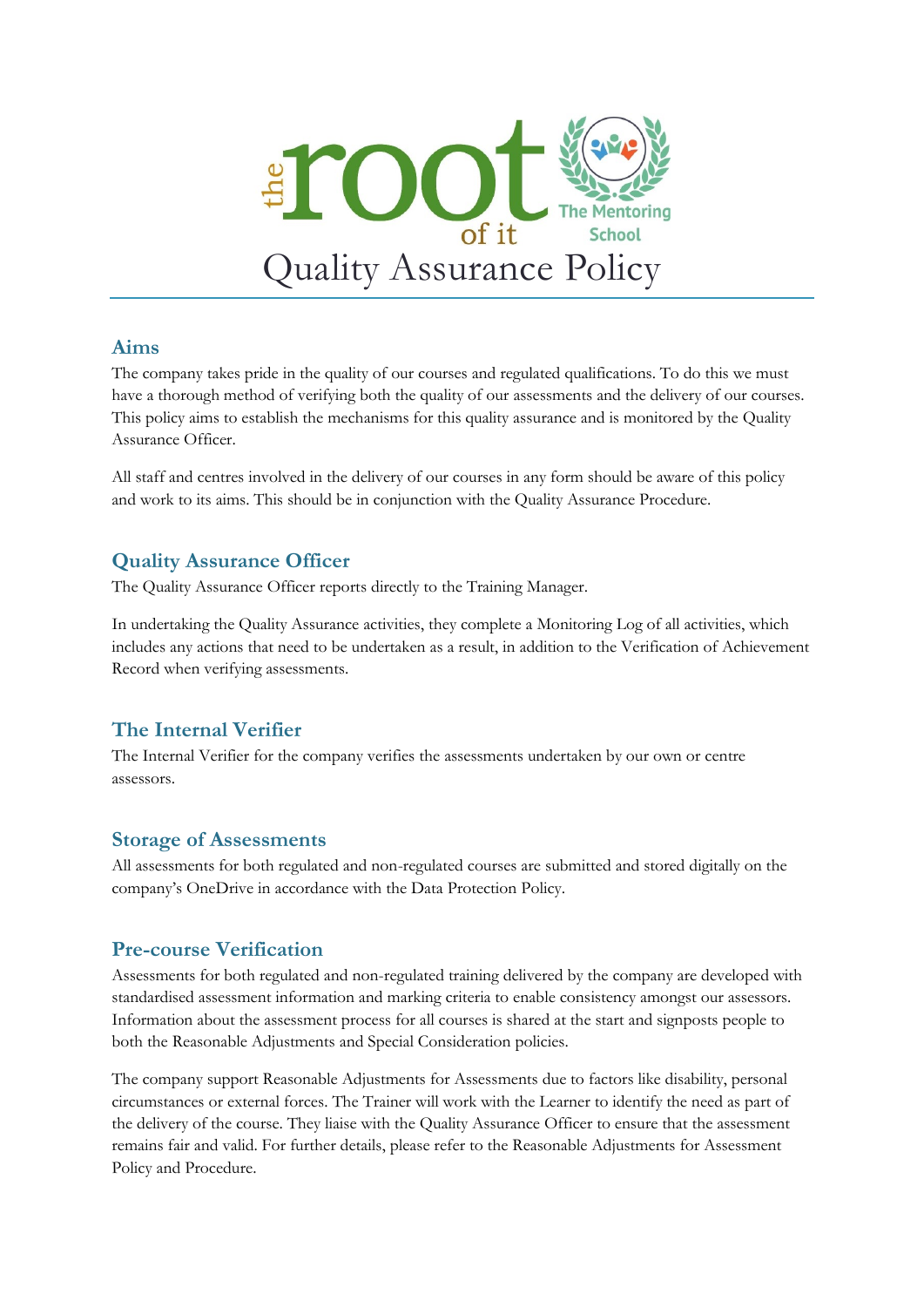During the assessment process, there is a clear procedure in place to enable assessors to be able to give individual feedback to Learners.

### **Internal Verification of Assessments**

Assessors use the Marking Descriptors to assign marks to Learners for each of the assessment points. These are cross-referenced to the Unit criteria in the case of regulated qualifications. Assessments for qualifications are verified by our Quality Assurance Manager at a ratio of 20% (or 5 Learners) from a cohort. For new assessors 100% of the first two cohorts are assessed.

Assessment for other courses offered by the company are internally verified based on a random selection of 10% of learners.

#### **Standardisation and Moderation of Assessments**

On a rotation basis, assessors will joint assess assignments (normally via video or phone link) to ensure that assessors are confident in their ability to uniformly assess Learners. They are paired by the Internal Verifier and the assessors complete the Verification of Achievement Record jointly, noting any discrepancies.

Annual monitoring events between internal trainers and the Internal Verifier are undertaken to ensure consistency across the assessors. Centres that undertake assessments are expected to attend these. There may be occasions that this is facilitated by the use of internet-based webcam software.

The Mentoring School assessors and verifiers will attend any awarding body standardisation events.

#### **Quality Assurance of Centre Assessments**

In most cases assessment of regulated qualifications is undertaken centrally by The Mentoring School. In exceptional cases some centres are authorised to carry out assessments, but under the Quality Assurance procedures of The Mentoring School outlined in this document and also the Quality Assurance Procedures.

The Mentoring School Quality Assurance staff will provide evidence of this to any awarding bodies for review as part of the annual quality compliance and external verification/moderation activities.

#### **Monitoring of Training Delivery**

The Quality Assurance Officer will establish a schedule for observing the delivery of courses by the company and centres. It is expected that this will be between every 1 to 3 years, depending on factors, such as number of courses offered, quality of learner feedback and number of trainers.

There may be occasions, for example where data suggests it is necessary, or if a complaint is made, that a trainer is additionally observed by the Quality Assurance Officer or the Centre Trainer Lead**.** Centres pay a fee for these.

#### **Centre Conformance**

As part of the centre recruitment process, the company checks the relevant policies of centres prior to their approval as a centre.